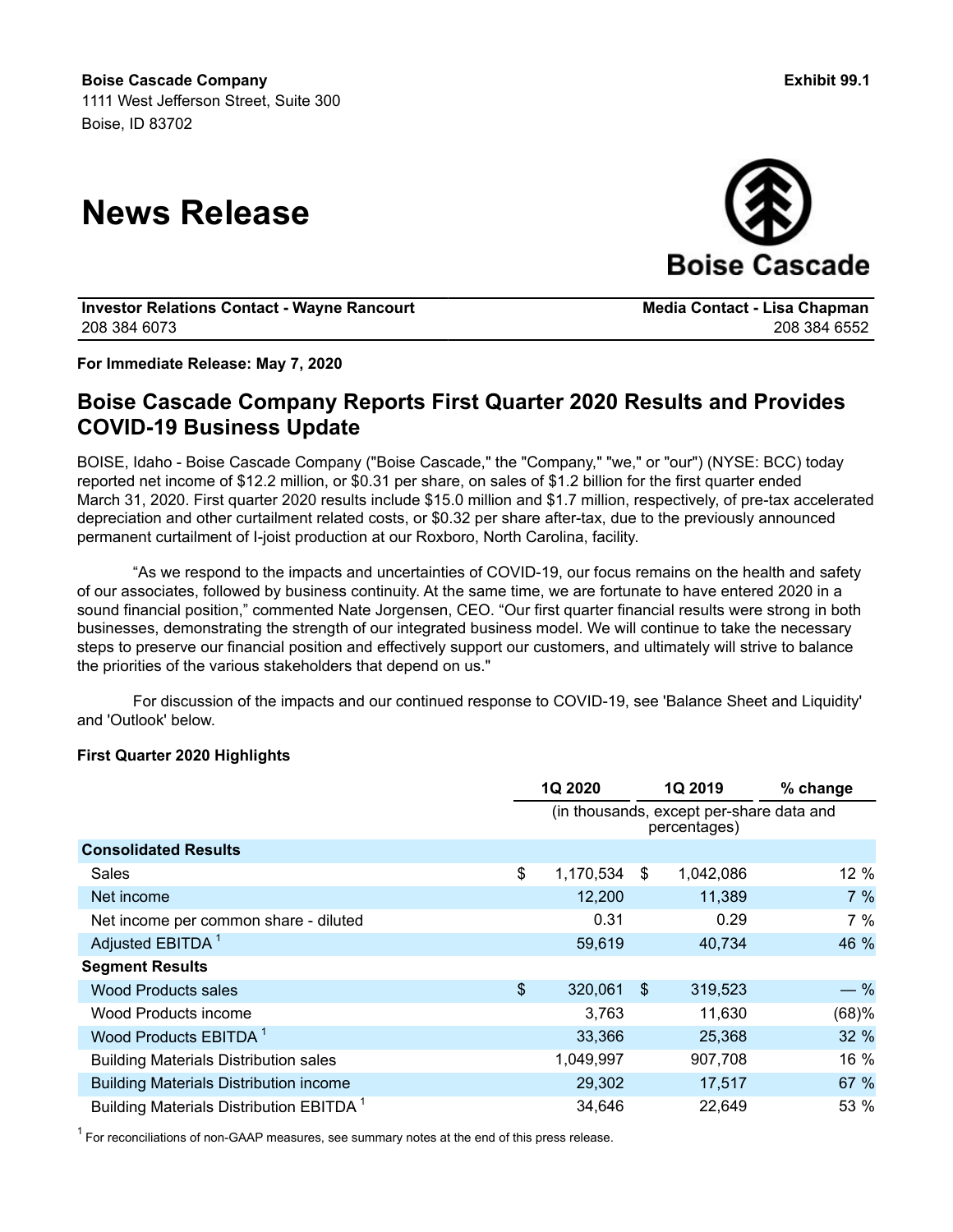In the first quarter 2020, total U.S. housing starts increased 22% compared to the same period last year. Single-family housing starts, the primary driver of our sales volumes, also increased 12%.

#### **Wood Products**

Wood Products sales, including sales to Building Materials Distribution (BMD), increased \$0.5 million to \$320.1 million for the three months ended March 31, 2020, from \$319.5 million for the three months ended March 31, 2019. The modest increase in sales was driven primarily by higher sales volumes for I-joists and LVL (Ijoists and LVL are collectively referred to as EWP). These increases were offset partially by decreases in sales prices and sales volumes for plywood. In addition, LVL net sales prices decreased and I-joists net sales prices were relatively flat compared with the prior year quarter.

Wood Products segment income decreased \$7.9 million to \$3.8 million for the three months ended March 31, 2020, from \$11.6 million for the three months ended March 31, 2019. The decrease in segment income was due primarily to accelerated depreciation of \$15.0 million and other closure-related costs of \$1.7 million at our Roxboro, North Carolina facility, as well as lower plywood prices. These decreases were offset partially by lower manufacturing costs and higher EWP volumes.

Comparative average net selling prices and sales volume changes for EWP and plywood are as follows:

|                                   | 1Q 2020 vs. 1Q 2019 | 1Q 2020 vs. 4Q 2019 |
|-----------------------------------|---------------------|---------------------|
| <b>Average Net Selling Prices</b> |                     |                     |
| <b>LVL</b>                        | (2)%                | $-\%$               |
| I-joists                          | 1%                  | 1%                  |
| Plywood                           | (7)%                | 6%                  |
| <b>Sales Volumes</b>              |                     |                     |
| LVL                               | 8%                  | 8%                  |
| I-joists                          | 14%                 | 10%                 |
| Plywood                           | (5)%                | 1%                  |

On February 20, 2020, we decided to permanently curtail I-joist production at our Roxboro, North Carolina facility by March 31, 2020. As a result of the curtailment, we recorded \$15.0 million of accelerated depreciation during first quarter 2020 to fully depreciate the curtailed I-joist assets. In addition, we recorded \$1.7 million of various closure-related costs.

#### **Building Materials Distribution**

BMD's sales increased \$142.3 million, or 16%, to \$1,050.0 million for the three months ended March 31, 2020, from \$907.7 million for the three months ended March 31, 2019. Compared with the same quarter in the prior year, the overall increase in sales was driven by a sales volume increase of 17% offset partially by a sales price decrease of 1%. By product line, commodity sales increased 11%, general line product sales increased 23%, and sales of EWP (substantially all of which is sourced through our Wood Products segment) increased 14%.

BMD segment income increased \$11.8 million to \$29.3 million for the three months ended March 31, 2020, from \$17.5 million in the comparative prior year quarter. The increase in segment income was driven primarily by a gross margin increase of \$24.6 million, resulting from improved gross margins on commodity products and higher sales of general line products and EWP compared with first quarter 2019. This improvement was offset partially by increased selling and distribution expenses of \$12.2 million.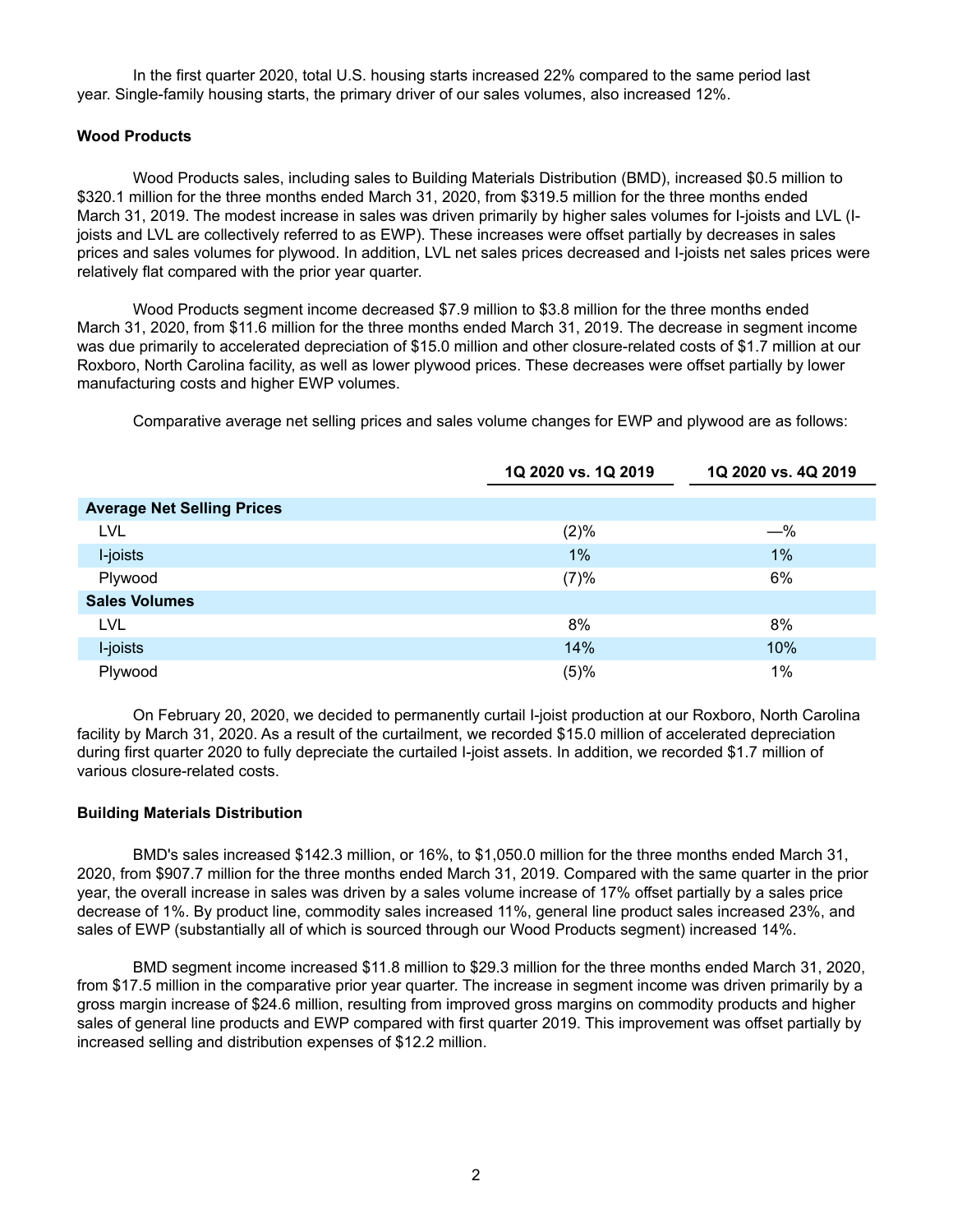#### **Balance Sheet and Liquidity**

Boise Cascade ended first quarter 2020 with \$215.0 million of cash and cash equivalents and \$345.4 million of undrawn committed bank line availability, for total available liquidity of \$560.4 million. The Company had \$439.9 million of outstanding debt at March 31, 2020, with no maturities prior to 2024.

On March 13, 2020, we entered into the sixth amendment to the Amended and Restated Credit Agreement (the Amendment) related to the Company's senior secured asset-based revolving credit facility and term loan. The Amendment extends the maturity date of the agreement from May 1, 2022, to the earlier of (i) March 13, 2025 and (ii) 90 days prior to the maturity of our \$350 million of 5.625% senior notes due September 1, 2024 (or the maturity date of any permitted refinancing indebtedness in respect thereof). In addition, the Amendment reduces the maximum amount available for revolving loans under the agreement from \$370.0 million to \$350.0 million. The term loan within the Credit Agreement remains at \$50.0 million.

In response to the impacts of COVID-19, we have reduced our planned capital spending for 2020 from our previously expected range of \$85-to-\$95 million to \$50-to-\$70 million. Included in our 2020 capital spending is the completion of the log utilization center improvement project at our plywood and veneer facility in Florien, Louisiana, as well as BMD's door shop expansion in Dallas, Texas. We have reduced discretionary spending in response to the COVID-19 impact. In addition, we have identified a number of other cash saving measures that may be implemented in the near term, the timing and extent of which will depend upon the depth and duration of COVID-19 and its impact on our operating results.

Although significant uncertainty remains regarding the impact of COVID-19 on our 2020 operating results and cash flows, we believe that our cash flows from operations, combined with our current cash levels and available borrowing capacity, will be adequate to fund debt service requirements and provide cash, as required, to support our ongoing operations, capital expenditures, funding of acquisitions, lease obligations, working capital, pension contributions, and to pay cash dividends to holders of our common stock over the next 12 months. We expect to fund our seasonal and intra-month working capital requirements in 2020 from cash on hand and, if necessary, borrowings under our revolving credit facility.

#### **Dividends**

On May 7, 2020, our board of directors declared a dividend of \$0.10 per share on our common stock, payable on June 15, 2020, to stockholders of record on June 1, 2020.

Future dividend declarations, including amount per share, record date and payment date, will be made at the discretion of our board of directors and will depend upon, among other things, legal capital requirements and surplus, our future operations and earnings, general financial condition, contractual restrictions, and other factors that our board of directors may deem relevant.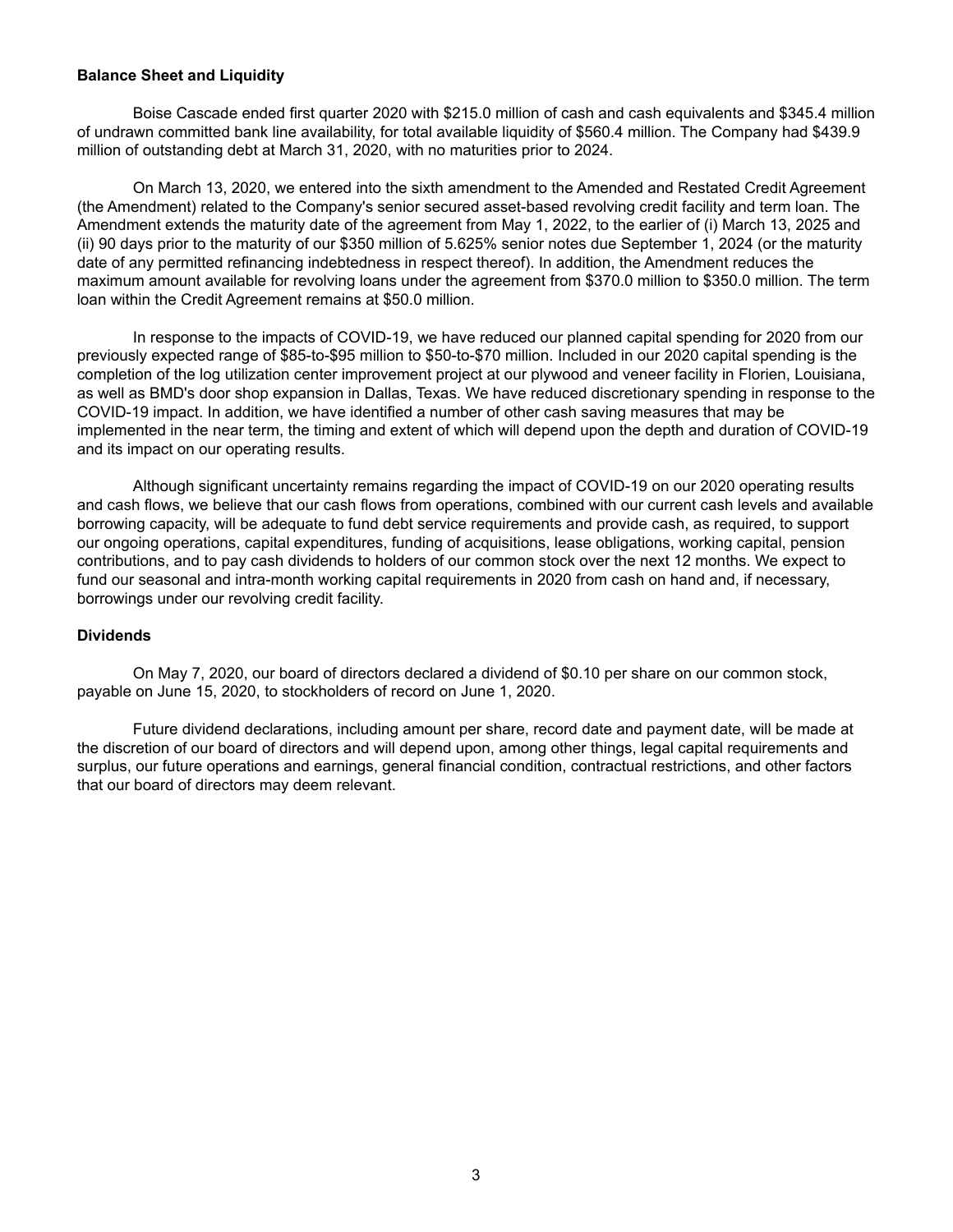#### **Outlook**

The full impacts of the global emergence of COVID-19 on our business and financial results are currently unknown. We are conducting business with modifications to our manufacturing production levels, mill and distribution center housekeeping and cleanliness protocols, employee travel, employee work locations, and virtualization or cancellation of certain sales and marketing events, among other modifications. We have observed other companies as well as various governmental agencies taking precautionary and preemptive actions to address COVID-19, and further actions may yet be taken that alter our normal business operations as well as those in our industry. The U.S. Department of Homeland Security (DHS) has designated the forest products industry, and thereby wood products manufacturing and building materials distribution, as part of the Essential Critical Infrastructure Workforce. However, state and local agencies are not mandated to follow the DHS designations, and in certain geographies across the U.S., additional restrictions have been imposed that further limit or preclude residential construction activity.

Given the current outlook and with sufficient inventory on hand, our Wood Products segment has implemented changes to reduce the volume of EWP and plywood it will produce. In April 2020, we temporarily curtailed or reduced operating schedules at essentially all of our manufacturing facilities, and we expect to continue temporary curtailment of certain operations until market conditions improve. All of our distribution facilities continue to operate, but at reduced activity levels, particularly at locations whose trade areas have been subject to additional state or local restrictions. We expect activity levels across our distribution network to continue to vary widely as COVID-19 impacts geographies across the U.S. to differing degrees and federal, state or local restrictions are implemented or rescinded. To date, we have not experienced disruptions to our supply chain and have been able to source the necessary raw materials and finished goods needed by our operations. We continue to actively monitor evolving developments and may take further actions that alter our business operations as may be required by federal, state or local authorities, or that we determine are in the best interests of our associates, customers, suppliers and stockholders.

Demand for the products we manufacture, as well as the products we purchase and distribute, is closely correlated with new residential construction in the U.S., which has been historically cyclical. To a lesser extent, demand for our products correlates with residential repair-and-remodeling activity and light commercial construction. The full impacts of the global emergence of COVID-19 on housing starts, residential repair-andremodeling activity, and light commercial construction is uncertain. However, economists predict that housing starts will be negatively impacted compared to expectations prior to the COVID-19 outbreak. As of April 2020, the Blue Chip Economic Indicators consensus forecast for 2020 and 2021 single- and multi-family housing starts in the U.S. were 1.16 million and 1.25 million units, respectively, compared with actual housing starts of 1.29 million in 2019, as reported by the U.S. Census Bureau. Based upon current housing market indices, among other indicators, housing start levels for the second quarter of 2020 are likely to be below 1.00 million on a seasonally adjusted annual basis.

Although we believe that current U.S. demographics are supportive of higher levels of housing starts, we expect the economic consequences of COVID-19 to negatively impact residential construction. In particular, COVID-19 is expected to adversely affect the pace of household formation rates and residential repair-andremodeling activity due to high unemployment rates, lower wages, low consumer confidence, prospective home buyers' lack of ability to view homes in person, prospective home buyers' access to and cost of financing, and housing affordability, as well as other factors. Household formation rates in turn will be a key factor behind the demand for new construction.

Robust construction activity in the first two months of 2020, as evidenced by seasonally adjusted annual rates of housing starts around 1.6 million, drove sharp increases in commodity products pricing that peaked in mid-March. However, concerns and uncertainty about the impacts of COVID-19 since then have negatively impacted residential construction activity and building products demand, resulting in curtailments of production across the industry and a sharp decline in commodity prices. Current composite panel and lumber prices are approximately 15% below the peaks of mid-March 2020 and are at similar levels to those experienced in second quarter 2019. We anticipate that commodity products pricing in the second quarter of 2020 will remain at current low levels, with the balance of the year subject to price volatility that will be dependent on the impact of COVID-19 on residential construction, industry operating rates, net import and export activity, transportation constraints or disruptions, inventory levels in various distribution channels, and seasonal demand patterns.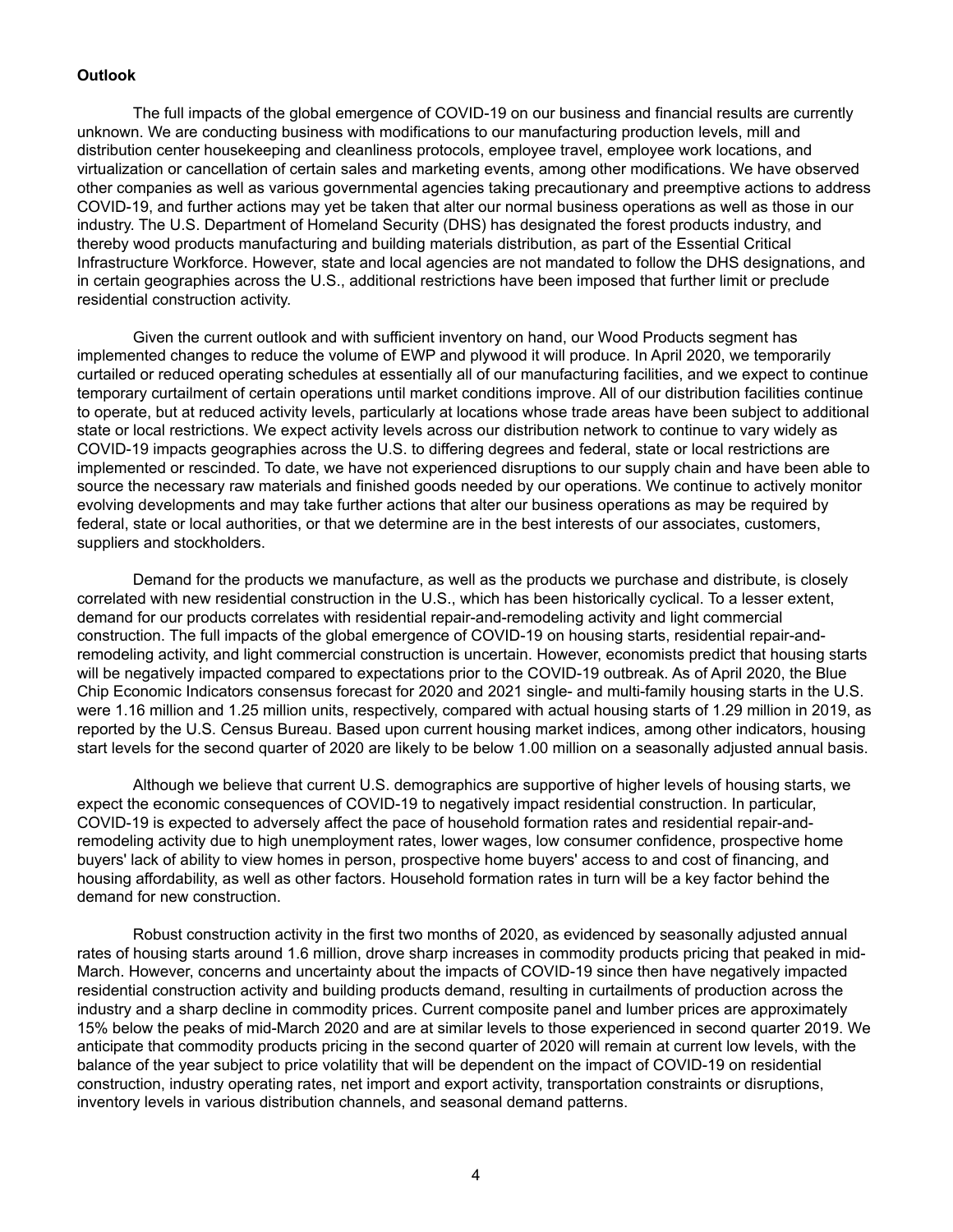#### **About Boise Cascade**

Boise Cascade Company is one of the largest producers of engineered wood products and plywood in North America and a leading U.S. wholesale distributor of building products. For more information, please visit the Company's website at www.bc.com.

#### **Webcast and Conference Call**

Boise Cascade will host a webcast and conference call to discuss first quarter earnings, and our continued response to the COVID-19 situation on Friday, May 8, 2020, at 11 a.m. Eastern.

To participate in the conference call, dial 844-795-4410 and use participant passcode 6587475 (international callers should dial 661-378-9637). To join the webcast, go to the Investor Relations section at www.bc.com and select the Event Calendar link.

A replay of the conference call will be available from Friday, May 8, 2020 at 2 p.m. Eastern through Friday, May 15, 2020 at 2 p.m. Eastern. Replay numbers are 855-859-2056 for U.S. callers and 404-537-3406 for international callers with a passcode of 6587475. The archived webcast will be available in the Investor Relations section of Boise Cascade's website.

#### **Use of Non-GAAP Financial Measures**

We refer to the terms EBITDA and Adjusted EBITDA in this earnings release and the accompanying Quarterly Statistical Information as supplemental measures of our performance and liquidity that are not required by or presented in accordance with generally accepted accounting principles in the United States (GAAP). We define EBITDA as income (loss) before interest (interest expense and interest income), income taxes, and depreciation and amortization. Additionally, we disclose Adjusted EBITDA, which further adjusts EBITDA to exclude the change in fair value of interest rate swaps.

We believe EBITDA and Adjusted EBITDA are meaningful measures because they present a transparent view of our recurring operating performance and allow management to readily view operating trends, perform analytical comparisons, and identify strategies to improve operating performance. We also believe EBITDA and Adjusted EBITDA are useful to investors because they provide a means to evaluate the operating performance of our segments and our Company on an ongoing basis using criteria that are used by our management and because they are frequently used by investors and other interested parties when comparing companies in our industry that have different financing and capital structures and/or tax rates. EBITDA and Adjusted EBITDA, however, are not measures of our liquidity or financial performance under GAAP and should not be considered as alternatives to net income (loss), income (loss) from operations, or any other performance measure derived in accordance with GAAP or as alternatives to cash flow from operating activities as a measure of our liquidity. The use of EBITDA and Adjusted EBITDA instead of net income (loss) or segment income (loss) have limitations as analytical tools, including: the inability to determine profitability; the exclusion of interest expense, interest income, and associated significant cash requirements; and the exclusion of depreciation and amortization, which represent unavoidable operating costs. Management compensates for these limitations by relying on our GAAP results. Our measures of EBITDA and Adjusted EBITDA are not necessarily comparable to other similarly titled captions of other companies due to potential inconsistencies in the methods of calculation.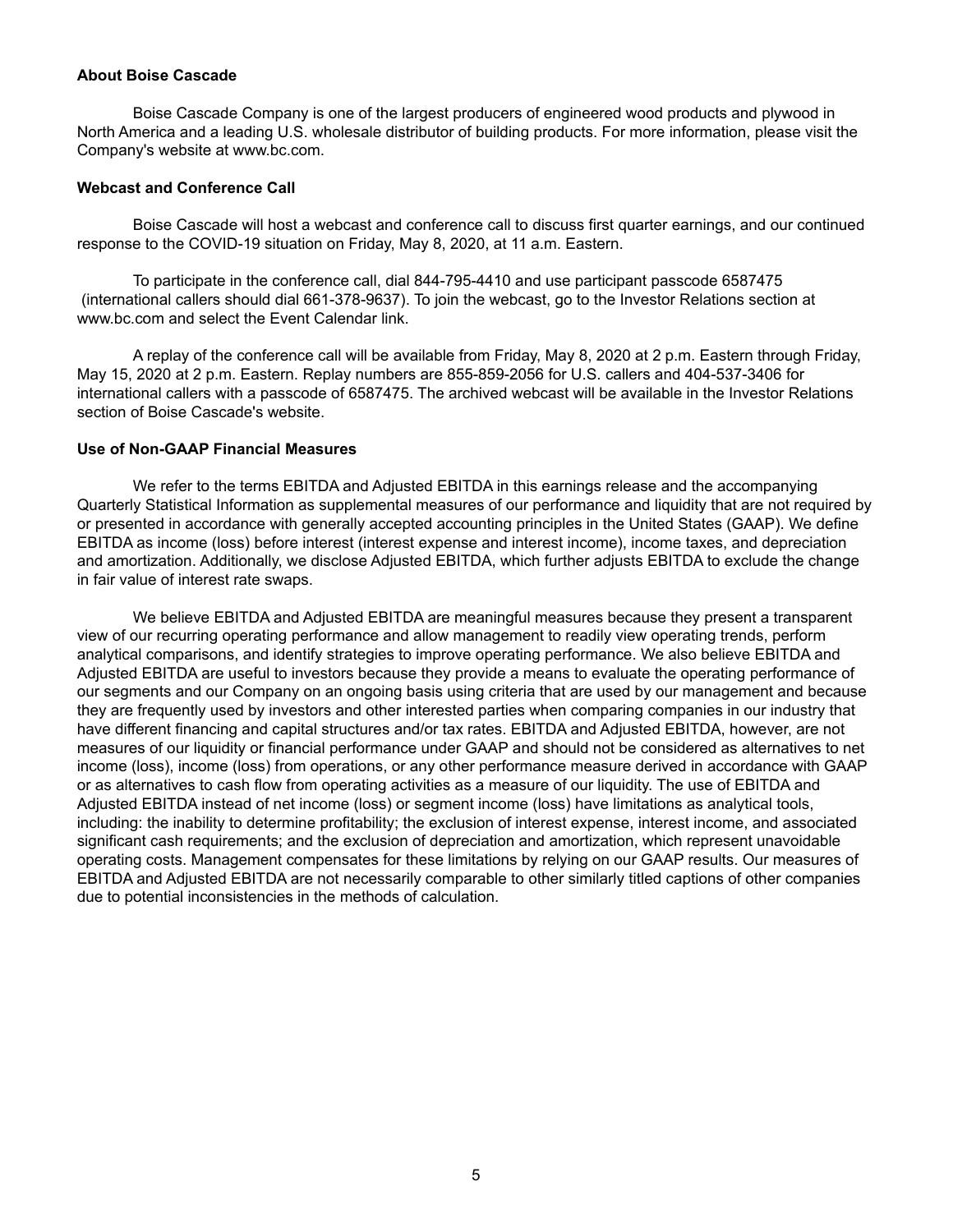#### **Forward-Looking Statements**

This press release includes statements about our expectations of future operational and financial performance that are forward-looking statements within the meaning of Section 27A of the Securities Act of 1933 and Section 21E of the Securities Exchange Act of 1934. Statements preceded or followed by, or that otherwise include, the words "believes," "expects," "anticipates," "intends," "project," "estimates," "plans," "forecast," "is likely to," and similar expressions or future or conditional verbs such as "will," "may," "would," "should," and "could" are generally forward-looking in nature and not historical facts. Such statements are based upon the current beliefs and expectations of our management and are subject to significant risks and uncertainties. The accuracy of such statements is subject to a number of risks, uncertainties, and assumptions that could cause our actual results to differ materially from those projected, including, but not limited to, prices for building products, changes in the competitive position of our products, commodity input costs, the effect of general economic conditions, the effect of COVID-19, mortgage rates and availability, housing demand, housing vacancy rates, governmental regulations, unforeseen production disruptions, as well as natural disasters. These and other factors that could cause actual results to differ materially from such forward-looking statements are discussed in greater detail in our filings with the Securities and Exchange Commission including the risk of impairment of long-lived assets and goodwill due to the severity of the COVID-19 impact on the economy should it continue unabated. Forward-looking statements speak only as of the date of this press release. We undertake no obligation to revise them in light of new information. Finally, we undertake no obligation to review or confirm analyst expectations or estimates that might be derived from this release.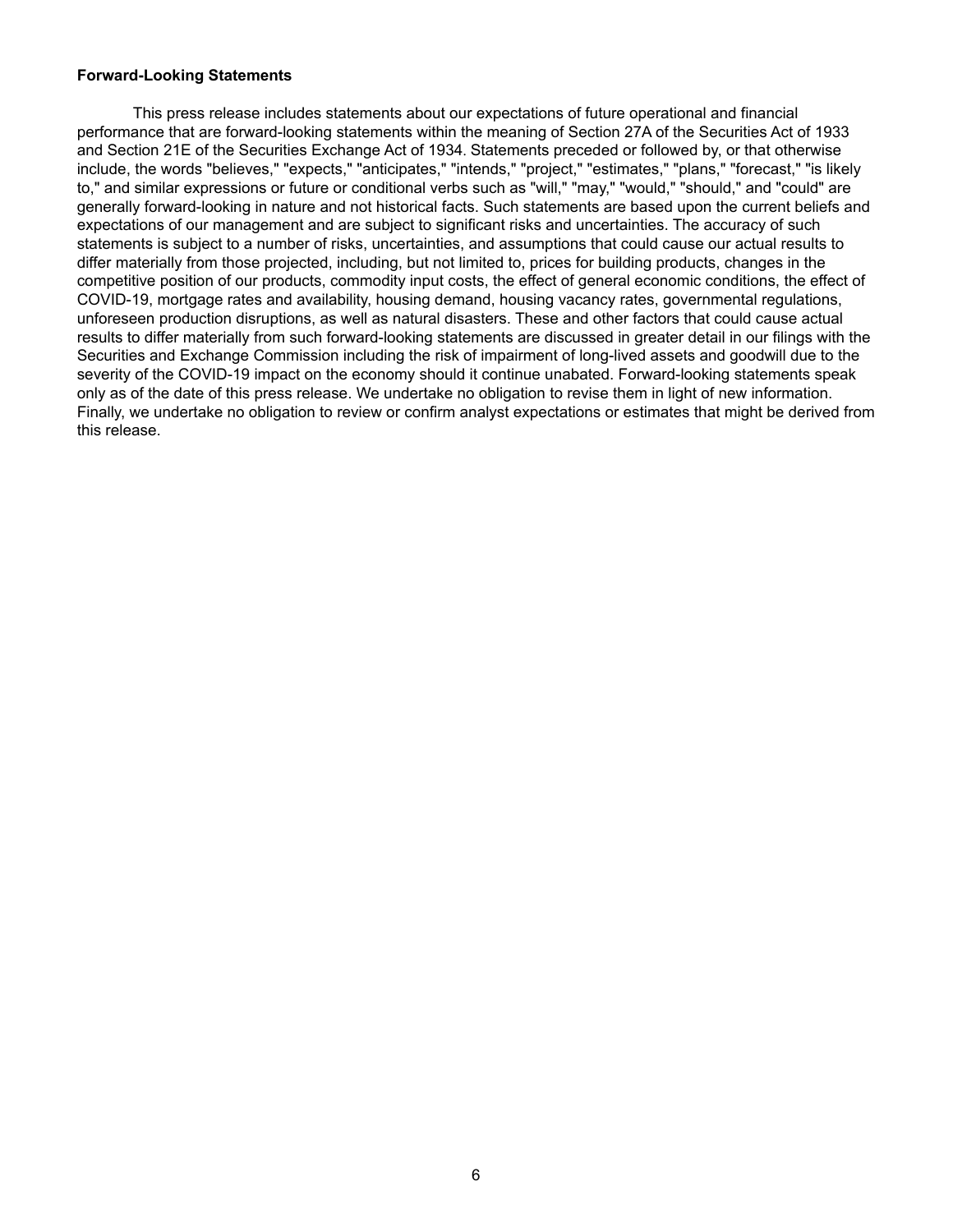# **Boise Cascade Company Consolidated Statements of Operations**

(in thousands, except per-share data)

|                                                                            | <b>Three Months Ended</b> |           |                           |           |                             |           |
|----------------------------------------------------------------------------|---------------------------|-----------|---------------------------|-----------|-----------------------------|-----------|
|                                                                            |                           | March 31  |                           |           | December 31,                |           |
|                                                                            |                           | 2020      |                           | 2019      |                             | 2019      |
| <b>Sales</b>                                                               | $\$\$                     | 1,170,534 | $\$\$                     | 1,042,086 | $\sqrt[6]{\frac{1}{2}}$     | 1,101,713 |
| <b>Costs and expenses</b>                                                  |                           |           |                           |           |                             |           |
| Materials, labor, and other operating expenses (excluding<br>depreciation) |                           | 992,270   |                           | 897,822   |                             | 939,375   |
| Depreciation and amortization                                              |                           | 35,332    |                           | 19,217    |                             | 20,501    |
| Selling and distribution expenses                                          |                           | 99,463    |                           | 87,026    |                             | 98,280    |
| General and administrative expenses                                        |                           | 16,084    |                           | 16,675    |                             | 19,008    |
| Loss on curtailment of facility                                            |                           | 1,669     |                           |           |                             |           |
| Other (income) expense, net                                                |                           | 169       |                           | (308)     |                             | (226)     |
|                                                                            |                           | 1,144,987 |                           | 1,020,432 |                             | 1,076,938 |
| Income from operations                                                     |                           | 25,547    |                           | 21,654    |                             | 24,775    |
| Foreign currency exchange gain (loss)                                      |                           | (873)     |                           | 162       |                             | 239       |
| Pension expense (excluding service costs)                                  |                           | (387)     |                           | (299)     |                             | (272)     |
| Interest expense                                                           |                           | (6,421)   |                           | (6, 437)  |                             | (6, 596)  |
| Interest income                                                            |                           | 655       |                           | 492       |                             | 1,066     |
| Change in fair value of interest rate swaps                                |                           | (2, 314)  |                           | (983)     |                             | 140       |
|                                                                            |                           | (9,340)   |                           | (7,065)   |                             | (5, 423)  |
| Income before income taxes                                                 |                           | 16,207    |                           | 14,589    |                             | 19,352    |
| Income tax provision                                                       |                           | (4,007)   |                           | (3,200)   |                             | (4,705)   |
| <b>Net income</b>                                                          | \$                        | 12,200    | \$                        | 11,389    | $\boldsymbol{\hat{\theta}}$ | 14,647    |
| Weighted average common shares outstanding:                                |                           |           |                           |           |                             |           |
| <b>Basic</b>                                                               |                           | 39,163    |                           | 38,884    |                             | 39,093    |
| <b>Diluted</b>                                                             |                           | 39,405    |                           | 39,203    |                             | 39,418    |
| Net income per common share:                                               |                           |           |                           |           |                             |           |
| <b>Basic</b>                                                               |                           | 0.31      | \$                        | 0.29      | $\boldsymbol{\mathsf{\$}}$  | 0.37      |
| <b>Diluted</b>                                                             | $\frac{6}{9}$             | 0.31      | $\overline{\mathcal{E}}$  | 0.29      | $\overline{\mathcal{L}}$    | 0.37      |
| Dividends declared per common share                                        | $\frac{1}{2}$             | 0.10      | $\boldsymbol{\mathsf{S}}$ | 0.09      | $\boldsymbol{\mathsf{S}}$   | 1.10      |

See accompanying summary notes to consolidated financial statements and segment information.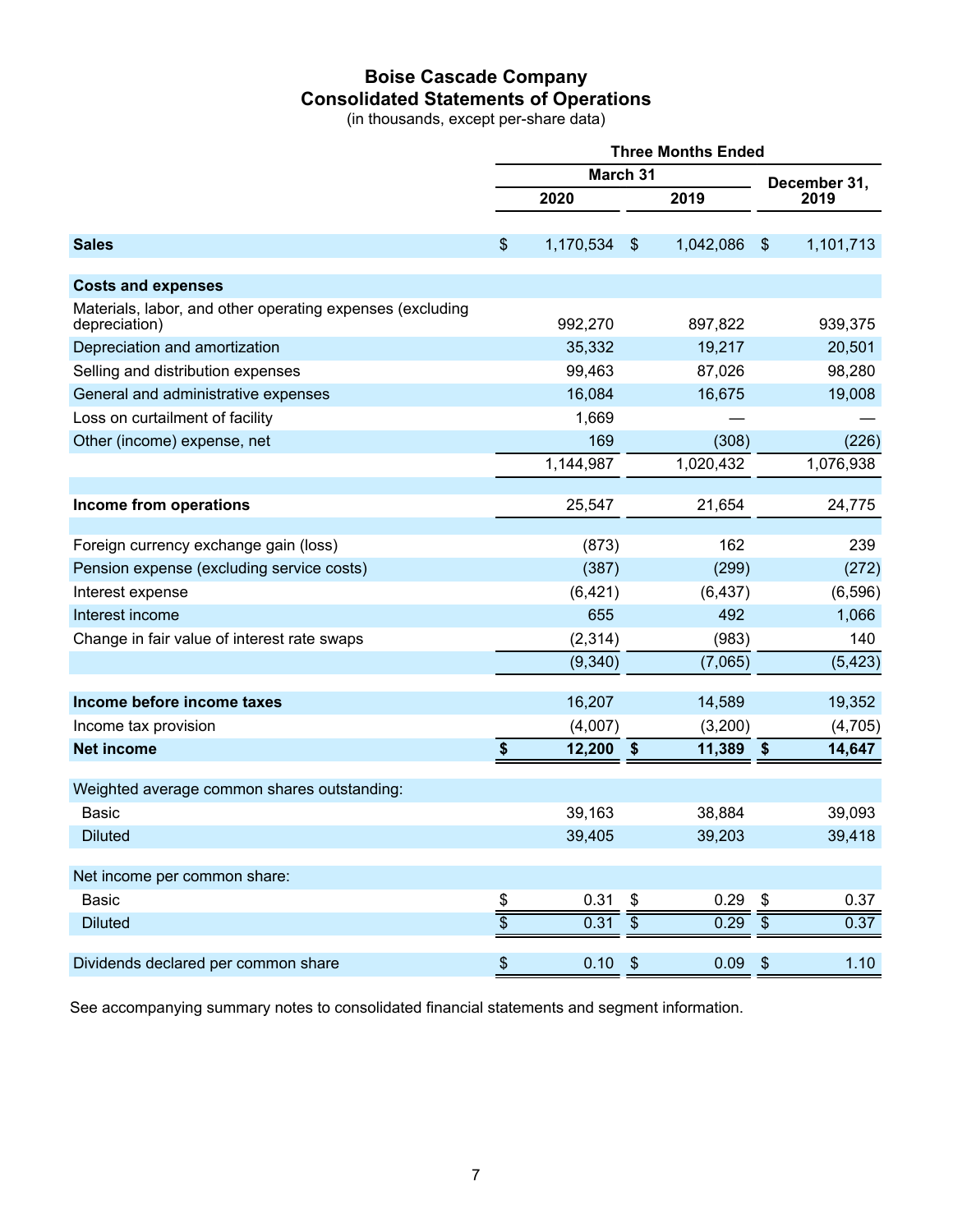### **Wood Products Segment Statements of Operations**

(in thousands, except percentages)

|                                                                            | <b>Three Months Ended</b> |         |          |                       |               |         |
|----------------------------------------------------------------------------|---------------------------|---------|----------|-----------------------|---------------|---------|
|                                                                            |                           |         | March 31 |                       | December 31,  |         |
|                                                                            |                           | 2020    |          | 2019                  |               | 2019    |
|                                                                            |                           |         |          |                       |               |         |
| <b>Segment sales</b>                                                       | \$                        | 320,061 | \$       | 319,523               | $\frac{2}{3}$ | 296,286 |
|                                                                            |                           |         |          |                       |               |         |
| <b>Costs and expenses</b>                                                  |                           |         |          |                       |               |         |
| Materials, labor, and other operating expenses (excluding<br>depreciation) |                           | 274,034 |          | 283,030               |               | 261,611 |
| Depreciation and amortization                                              |                           | 29,603  |          | 13,738                |               | 14,589  |
| Selling and distribution expenses                                          |                           | 7,984   |          | 7,705                 |               | 8,201   |
| General and administrative expenses                                        |                           | 3,012   |          | 3,628                 |               | 3,962   |
| Loss on curtailment of facility                                            |                           | 1,669   |          |                       |               |         |
| Other (income) expense, net                                                |                           | (4)     |          | (208)                 |               | (139)   |
|                                                                            |                           | 316,298 |          | 307,893               |               | 288,224 |
|                                                                            |                           |         |          |                       |               |         |
| <b>Segment income</b>                                                      | \$                        | 3,763   | \$       | 11,630                | \$            | 8,062   |
|                                                                            |                           |         |          |                       |               |         |
|                                                                            |                           |         |          | (percentage of sales) |               |         |
|                                                                            |                           |         |          |                       |               |         |
| <b>Segment sales</b>                                                       |                           | 100.0 % |          | 100.0 %               |               | 100.0 % |
|                                                                            |                           |         |          |                       |               |         |
| <b>Costs and expenses</b>                                                  |                           |         |          |                       |               |         |
| Materials, labor, and other operating expenses (excluding<br>depreciation) |                           | 85.6 %  |          | 88.6%                 |               | 88.3 %  |
| Depreciation and amortization                                              |                           | 9.2%    |          | 4.3 %                 |               | 4.9 %   |
| Selling and distribution expenses                                          |                           | 2.5%    |          | 2.4%                  |               | 2.8 %   |
| General and administrative expenses                                        |                           | 0.9%    |          | 1.1%                  |               | 1.3%    |
| Loss on curtailment of facility                                            |                           | 0.5%    |          | $-$ %                 |               | $-$ %   |
| Other (income) expense, net                                                |                           | $-$ %   |          | (0.1 %)               |               | $-$ %   |
|                                                                            |                           | 98.8 %  |          | 96.4 %                |               | 97.3 %  |
|                                                                            |                           |         |          |                       |               |         |
| <b>Segment income</b>                                                      |                           | 1.2%    |          | 3.6%                  |               | 2.7%    |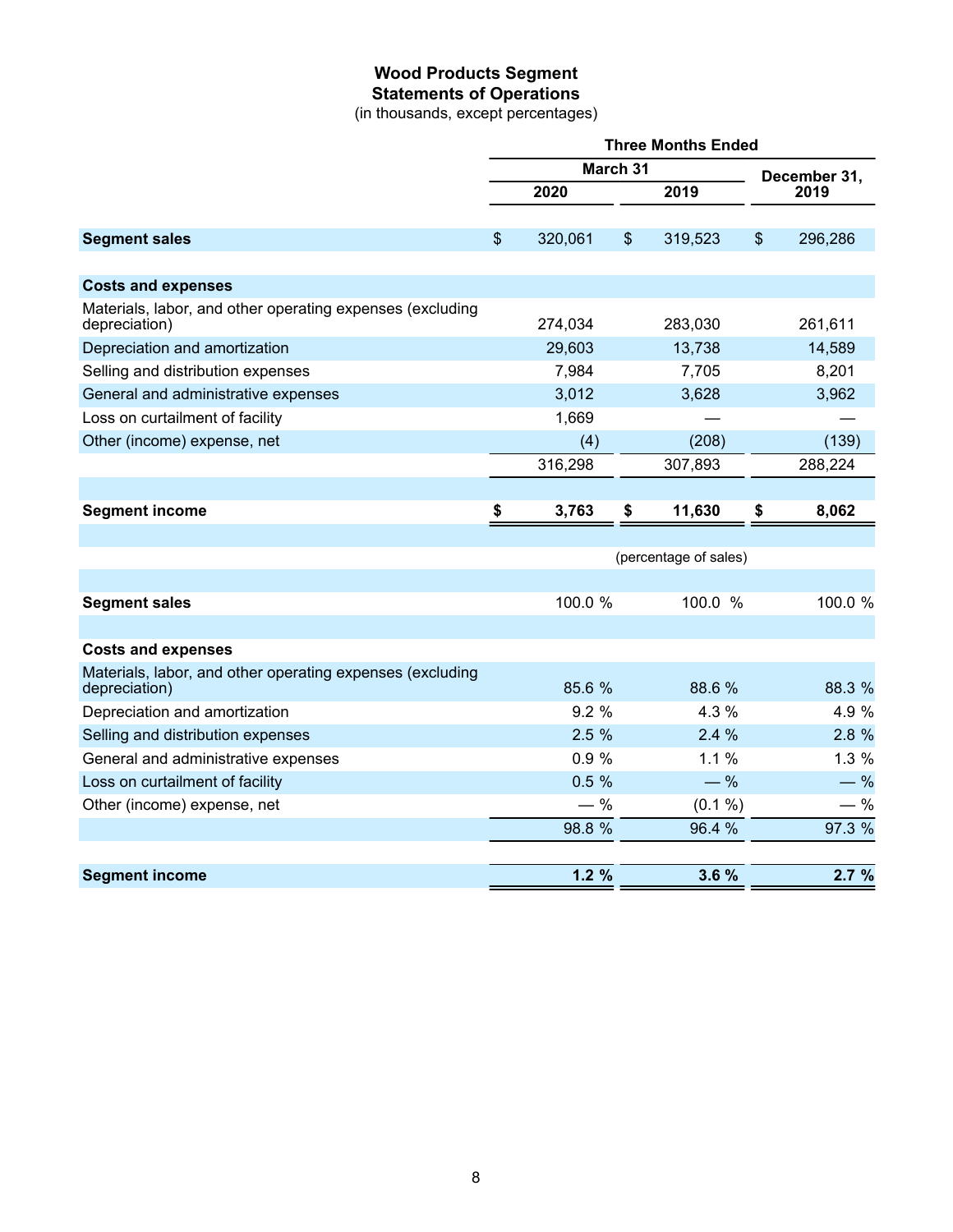### **Building Materials Distribution Segment Statements of Operations**

(in thousands, except percentages)

|                                                                            |              | <b>Three Months Ended</b> |              |                       |                |         |  |
|----------------------------------------------------------------------------|--------------|---------------------------|--------------|-----------------------|----------------|---------|--|
|                                                                            |              |                           | March 31     |                       | December 31,   |         |  |
|                                                                            |              | 2020                      |              | 2019                  |                | 2019    |  |
|                                                                            |              |                           |              |                       |                |         |  |
| <b>Segment sales</b>                                                       | $\mathbb{S}$ | 1,049,997                 | $\mathbb{S}$ | 907,708               | $\mathfrak{S}$ | 986,969 |  |
|                                                                            |              |                           |              |                       |                |         |  |
| <b>Costs and expenses</b>                                                  |              |                           |              |                       |                |         |  |
| Materials, labor, and other operating expenses (excluding<br>depreciation) |              | 917,841                   |              | 800,200               |                | 859,102 |  |
| Depreciation and amortization                                              |              | 5,344                     |              | 5,132                 |                | 5,331   |  |
| Selling and distribution expenses                                          |              | 91,423                    |              | 79,265                |                | 90,027  |  |
| General and administrative expenses                                        |              | 6,135                     |              | 5,694                 |                | 6,365   |  |
| Other (income) expense, net                                                |              | (48)                      |              | (100)                 |                | (110)   |  |
|                                                                            |              | 1,020,695                 |              | 890,191               |                | 960,715 |  |
|                                                                            |              |                           |              |                       |                |         |  |
| <b>Segment income</b>                                                      | \$           | 29,302                    | \$           | 17,517                | \$             | 26,254  |  |
|                                                                            |              |                           |              |                       |                |         |  |
|                                                                            |              |                           |              | (percentage of sales) |                |         |  |
|                                                                            |              |                           |              |                       |                |         |  |
| <b>Segment sales</b>                                                       |              | 100.0 %                   |              | 100.0 %               |                | 100.0 % |  |
|                                                                            |              |                           |              |                       |                |         |  |
| <b>Costs and expenses</b>                                                  |              |                           |              |                       |                |         |  |
| Materials, labor, and other operating expenses (excluding                  |              |                           |              |                       |                |         |  |
| depreciation)                                                              |              | 87.4 %                    |              | 88.2 %                |                | 87.0 %  |  |
| Depreciation and amortization                                              |              | 0.5%                      |              | 0.6%                  |                | 0.5%    |  |
| Selling and distribution expenses                                          |              | 8.7 %                     |              | 8.7 %                 |                | 9.1%    |  |
| General and administrative expenses                                        |              | 0.6%                      |              | 0.6%                  |                | 0.6%    |  |
| Other (income) expense, net                                                |              | $-$ %                     |              | $-$ %                 |                | $-$ %   |  |
|                                                                            |              | 97.2 %                    |              | 98.1 %                |                | 97.3 %  |  |
| <b>Segment income</b>                                                      |              | 2.8%                      |              | 1.9%                  |                | 2.7%    |  |
|                                                                            |              |                           |              |                       |                |         |  |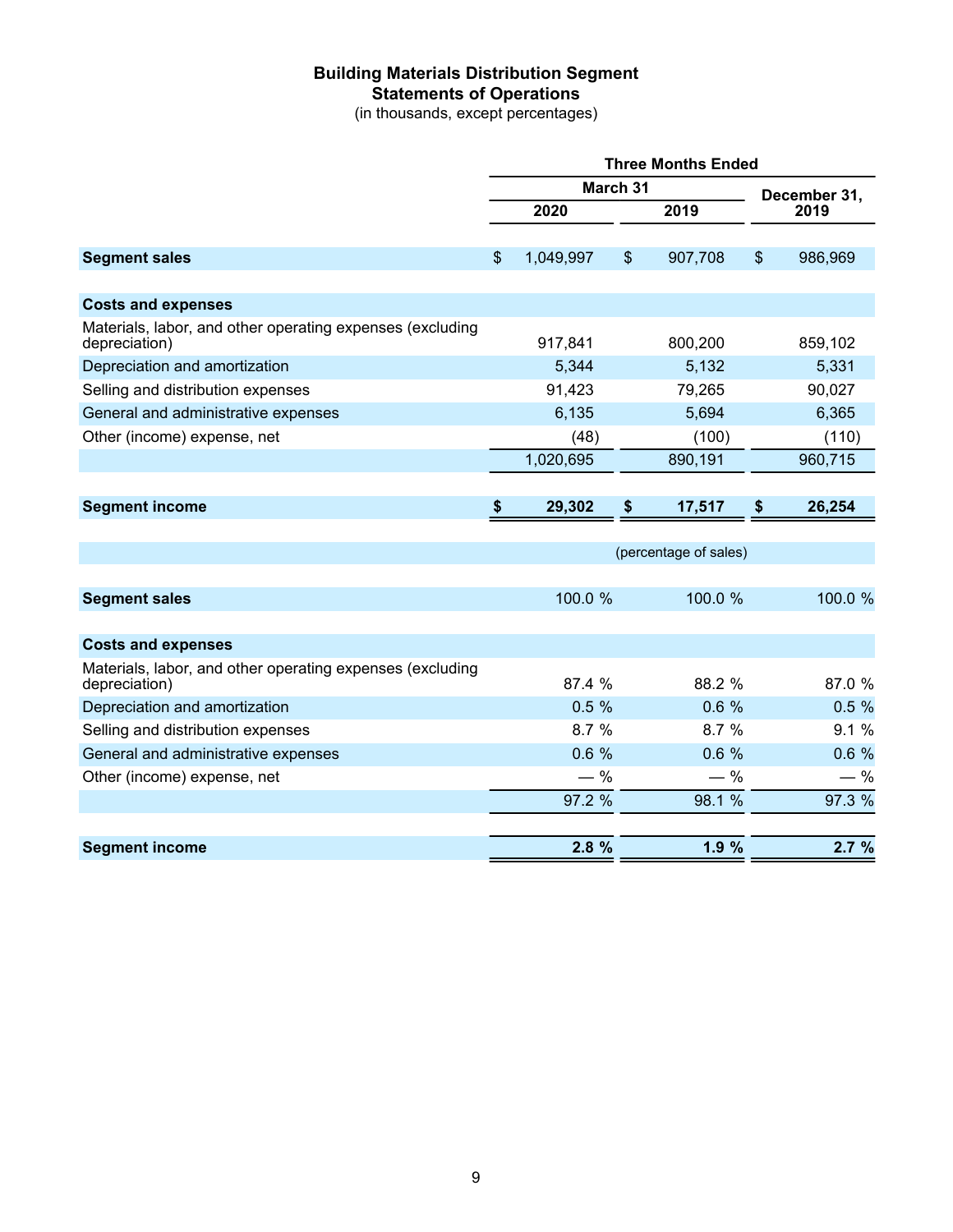# **Segment Information**

(in thousands)

|                                        | <b>Three Months Ended</b> |     |            |              |            |  |  |
|----------------------------------------|---------------------------|-----|------------|--------------|------------|--|--|
|                                        | March 31                  |     |            | December 31, |            |  |  |
|                                        | 2020                      |     | 2019       |              | 2019       |  |  |
| <b>Segment sales</b>                   |                           |     |            |              |            |  |  |
| <b>Wood Products</b>                   | \$<br>320,061             | \$  | 319,523    | \$           | 296,286    |  |  |
| <b>Building Materials Distribution</b> | 1,049,997                 |     | 907,708    |              | 986,969    |  |  |
| Intersegment eliminations              | (199, 524)                |     | (185, 145) |              | (181, 542) |  |  |
| Total net sales                        | \$<br>1,170,534           | \$  | 1,042,086  | \$           | 1,101,713  |  |  |
|                                        |                           |     |            |              |            |  |  |
| <b>Segment income</b>                  |                           |     |            |              |            |  |  |
| <b>Wood Products</b>                   | \$<br>3,763               | -\$ | 11,630     | -\$          | 8,062      |  |  |
| <b>Building Materials Distribution</b> | 29,302                    |     | 17,517     |              | 26,254     |  |  |
| Total segment income                   | 33,065                    |     | 29,147     |              | 34,316     |  |  |
| Unallocated corporate costs            | (7, 518)                  |     | (7, 493)   |              | (9, 541)   |  |  |
| Income from operations                 | 25,547                    | \$  | 21,654     | \$           | 24,775     |  |  |
|                                        |                           |     |            |              |            |  |  |
| Segment EBITDA (a)                     |                           |     |            |              |            |  |  |
| <b>Wood Products</b>                   | \$<br>33,366              | \$  | 25,368     | -\$          | 22,651     |  |  |
| <b>Building Materials Distribution</b> | 34,646                    |     | 22,649     |              | 31,585     |  |  |

See accompanying summary notes to consolidated financial statements and segment information.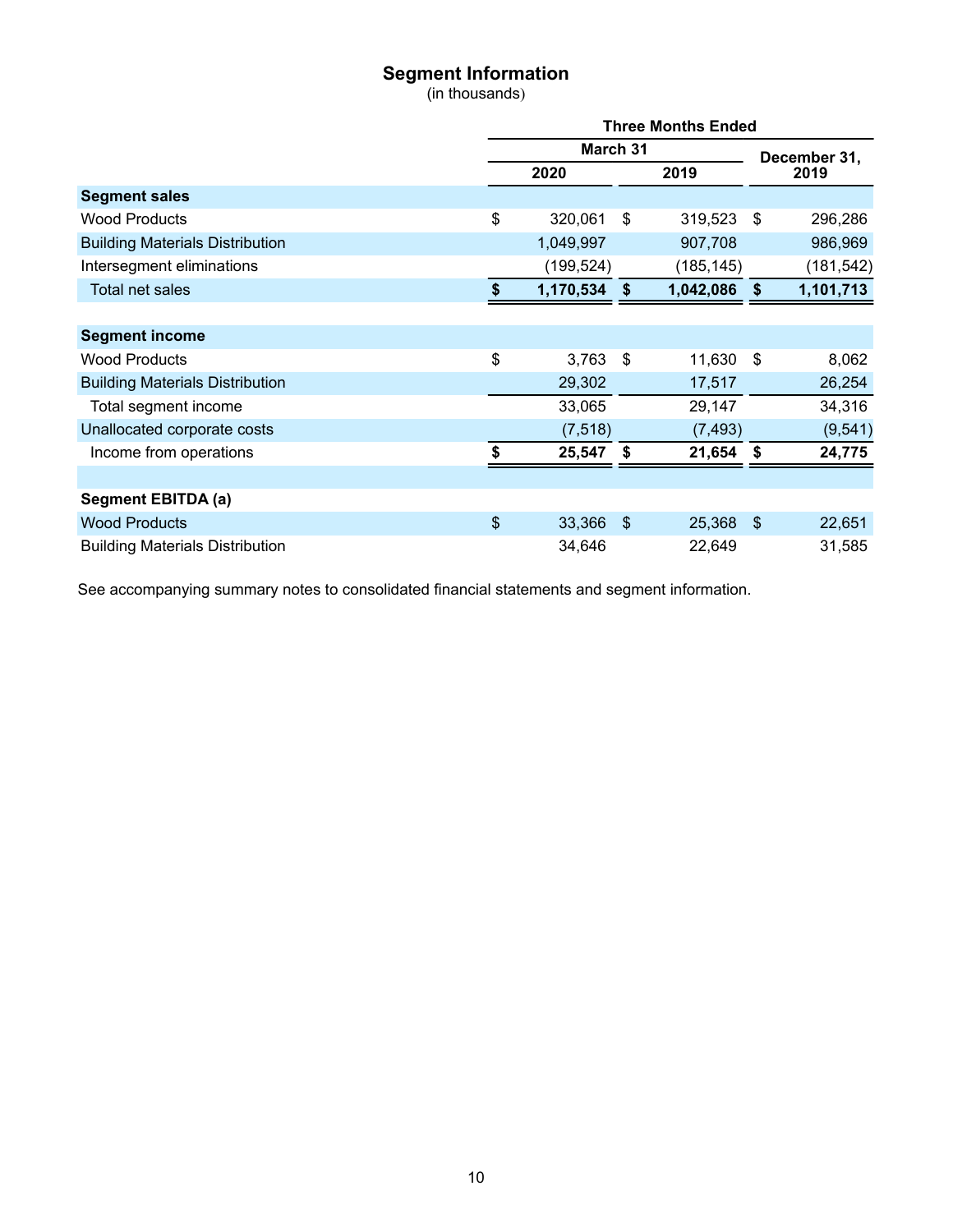# **Boise Cascade Company Consolidated Balance Sheets**

(in thousands)

|                                           | March 31, 2020  | December 31, 2019 |           |  |
|-------------------------------------------|-----------------|-------------------|-----------|--|
|                                           |                 |                   |           |  |
| <b>ASSETS</b>                             |                 |                   |           |  |
|                                           |                 |                   |           |  |
| <b>Current</b>                            |                 |                   |           |  |
| Cash and cash equivalents                 | \$<br>214,992   | \$                | 285,237   |  |
| Receivables                               |                 |                   |           |  |
| Trade, less allowances of \$980 and \$591 | 327,254         |                   | 215,894   |  |
| <b>Related parties</b>                    | 585             |                   | 568       |  |
| Other                                     | 12,288          |                   | 15,184    |  |
| Inventories                               | 536,314         |                   | 497,596   |  |
| Prepaid expenses and other                | 13,957          |                   | 8,285     |  |
| <b>Total current assets</b>               | 1,105,390       |                   | 1,022,764 |  |
|                                           |                 |                   |           |  |
| Property and equipment, net               | 455,506         |                   | 476,949   |  |
| Operating lease right-of-use assets       | 64,496          |                   | 64,228    |  |
| Finance lease right-of-use assets         | 22,325          |                   | 21,798    |  |
| Timber deposits                           | 14,658          |                   | 12,287    |  |
| Goodwill                                  | 60,382          |                   | 60,382    |  |
| Intangible assets, net                    | 17,492          |                   | 17,797    |  |
| Deferred income taxes                     | 7,509           |                   | 7,952     |  |
| Other assets                              | 7,609           |                   | 9,194     |  |
| <b>Total assets</b>                       | \$<br>1,755,367 | \$                | 1,693,351 |  |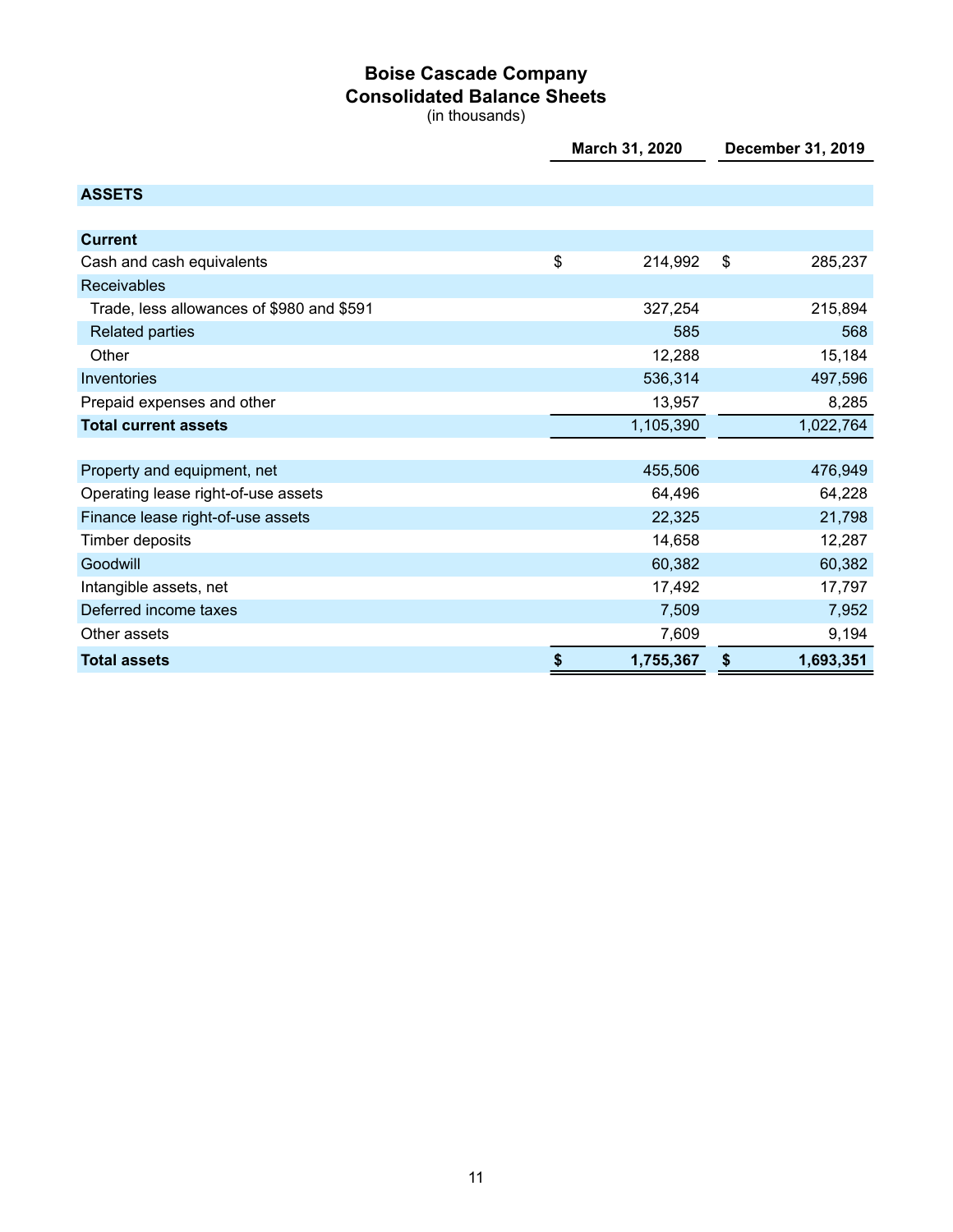# **Boise Cascade Company Consolidated Balance Sheets (continued)**

(in thousands, except per-share data)

|                                                            |               | March 31, 2020 | December 31, 2019 |           |  |
|------------------------------------------------------------|---------------|----------------|-------------------|-----------|--|
|                                                            |               |                |                   |           |  |
| <b>LIABILITIES AND STOCKHOLDERS' EQUITY</b>                |               |                |                   |           |  |
|                                                            |               |                |                   |           |  |
| <b>Current</b>                                             |               |                |                   |           |  |
| Accounts payable                                           |               |                |                   |           |  |
| Trade                                                      | $\frac{1}{2}$ | 307,224        | $\frac{2}{3}$     | 222,930   |  |
| <b>Related parties</b>                                     |               | 2,431          |                   | 1,624     |  |
| <b>Accrued liabilities</b>                                 |               |                |                   |           |  |
| Compensation and benefits                                  |               | 56,379         |                   | 83,943    |  |
| Interest payable                                           |               | 1,782          |                   | 6,723     |  |
| Other                                                      |               | 71,120         |                   | 69,772    |  |
| <b>Total current liabilities</b>                           |               | 438,936        |                   | 384,992   |  |
|                                                            |               |                |                   |           |  |
| <b>Debt</b>                                                |               |                |                   |           |  |
| Long-term debt                                             |               | 439,915        |                   | 440,544   |  |
|                                                            |               |                |                   |           |  |
| <b>Other</b>                                               |               |                |                   |           |  |
| Compensation and benefits                                  |               | 41,953         |                   | 45,586    |  |
| Operating lease liabilities, net of current portion        |               | 58,367         |                   | 58,029    |  |
| Finance lease liabilities, net of current portion          |               | 23,919         |                   | 23,419    |  |
| Deferred income taxes                                      |               | 28,128         |                   | 26,694    |  |
| Other long-term liabilities                                |               | 15,878         |                   | 12,757    |  |
|                                                            |               | 168,245        |                   | 166,485   |  |
|                                                            |               |                |                   |           |  |
| <b>Commitments and contingent liabilities</b>              |               |                |                   |           |  |
|                                                            |               |                |                   |           |  |
| <b>Stockholders' equity</b>                                |               |                |                   |           |  |
| Preferred stock, \$0.01 par value per share; 50,000 shares |               |                |                   |           |  |
| authorized, no shares issued and outstanding               |               |                |                   |           |  |
| Common stock, \$0.01 par value per share; 300,000 shares   |               |                |                   |           |  |
| authorized, 44,564 and 44,353 shares issued, respectively  |               | 446            |                   | 444       |  |
| Treasury stock, 5,367 shares at cost                       |               | (138,909)      |                   | (138,909) |  |
| Additional paid-in capital                                 |               | 531,735        |                   | 533,345   |  |
| Accumulated other comprehensive loss                       |               | (50,033)       |                   | (50, 248) |  |
| Retained earnings                                          |               | 365,032        |                   | 356,698   |  |
| <b>Total stockholders' equity</b>                          |               | 708,271        |                   | 701,330   |  |
| Total liabilities and stockholders' equity                 | \$            | 1,755,367      | \$                | 1,693,351 |  |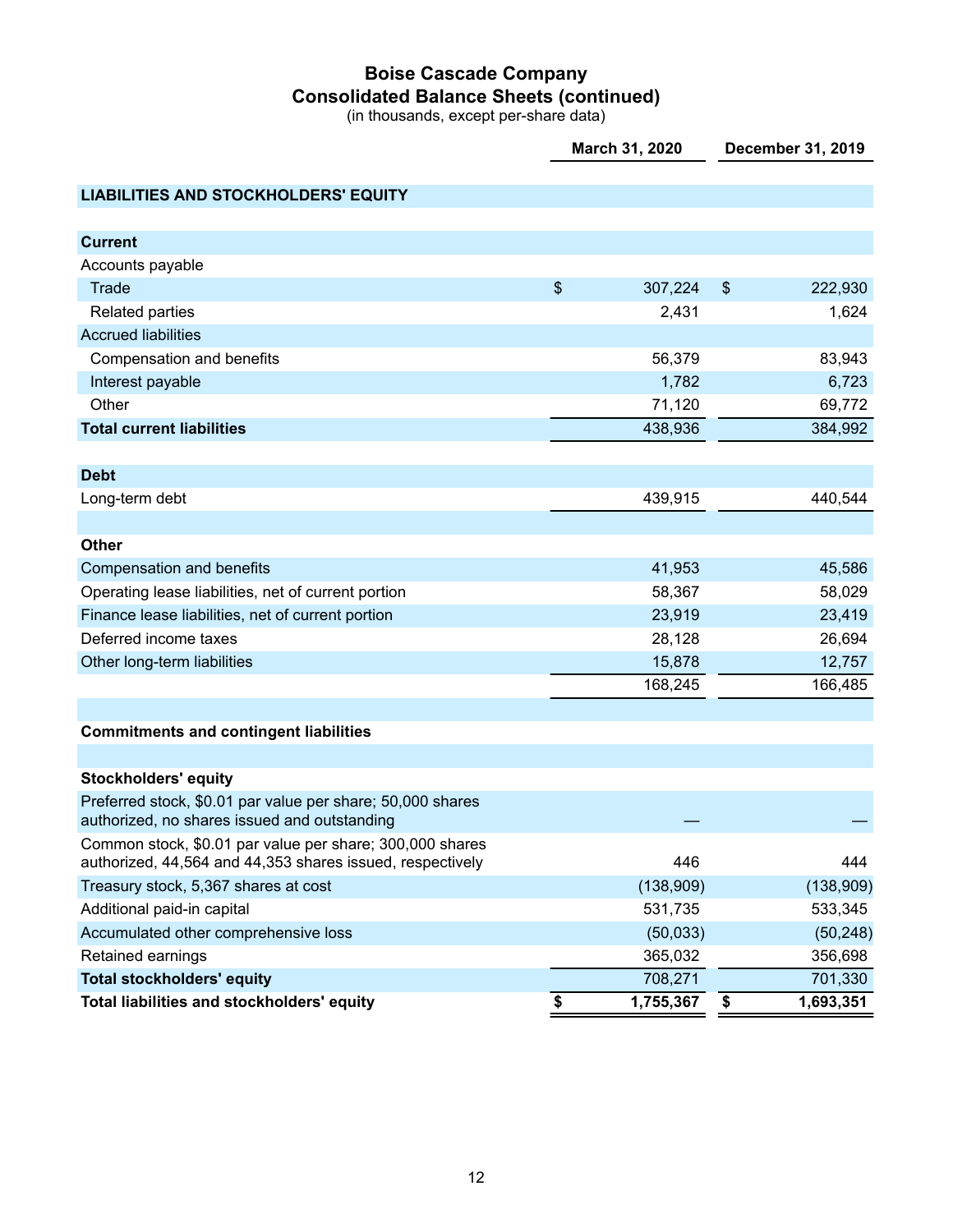# **Boise Cascade Company Consolidated Statements of Cash Flows**

(in thousands)

|                                                                       | <b>Three Months Ended March 31</b> |            |      |           |  |
|-----------------------------------------------------------------------|------------------------------------|------------|------|-----------|--|
|                                                                       |                                    | 2020       | 2019 |           |  |
| Cash provided by (used for) operations                                |                                    |            |      |           |  |
| Net income                                                            | \$                                 | 12,200     | \$   | 11,389    |  |
| Items in net income not using (providing) cash                        |                                    |            |      |           |  |
| Depreciation and amortization, including deferred financing costs and |                                    |            |      |           |  |
| other                                                                 |                                    | 35,859     |      | 19,788    |  |
| Stock-based compensation                                              |                                    | 1,674      |      | 2,200     |  |
| Pension expense                                                       |                                    | 555        |      | 460       |  |
| Deferred income taxes                                                 |                                    | 1,197      |      | 1,313     |  |
| Change in fair value of interest rate swaps                           |                                    | 2,314      |      | 983       |  |
| Loss on curtailment of facility (excluding severance)                 |                                    | 1,438      |      |           |  |
| Other                                                                 |                                    | 155        |      | (49)      |  |
| Decrease (increase) in working capital                                |                                    |            |      |           |  |
| Receivables                                                           |                                    | (108, 229) |      | (75,606)  |  |
| Inventories                                                           |                                    | (39,045)   |      | (39, 483) |  |
| Prepaid expenses and other                                            |                                    | (3,205)    |      | (1,883)   |  |
| Accounts payable and accrued liabilities                              |                                    | 55,629     |      | 29,810    |  |
| Pension contributions                                                 |                                    | (726)      |      | (469)     |  |
| Income taxes payable                                                  |                                    | (2, 111)   |      | 12,753    |  |
| Other                                                                 |                                    | (172)      |      | 1,835     |  |
| Net cash used for operations                                          |                                    | (42, 467)  |      | (36, 959) |  |
| Cash provided by (used for) investment                                |                                    |            |      |           |  |
| Expenditures for property and equipment                               |                                    | (18, 563)  |      | (14, 347) |  |
| Proceeds from sales of facilities                                     |                                    |            |      | 2,493     |  |
| Proceeds from sales of assets and other                               |                                    | 103        |      | 1,149     |  |
| Net cash used for investment                                          |                                    | (18, 460)  |      | (10, 705) |  |
| Cash provided by (used for) financing                                 |                                    |            |      |           |  |
| Dividends paid on common stock                                        |                                    | (4, 645)   |      | (4,053)   |  |
| Tax withholding payments on stock-based awards                        |                                    | (3,309)    |      | (3, 569)  |  |
| Other                                                                 |                                    | (1, 364)   |      | (181)     |  |
| Net cash used for financing                                           |                                    | (9,318)    |      | (7, 803)  |  |
| Net decrease in cash and cash equivalents                             |                                    | (70, 245)  |      | (55, 467) |  |
| Balance at beginning of the period                                    |                                    | 285,237    |      | 191,671   |  |
| Balance at end of the period                                          | \$                                 | 214,992    | \$   | 136,204   |  |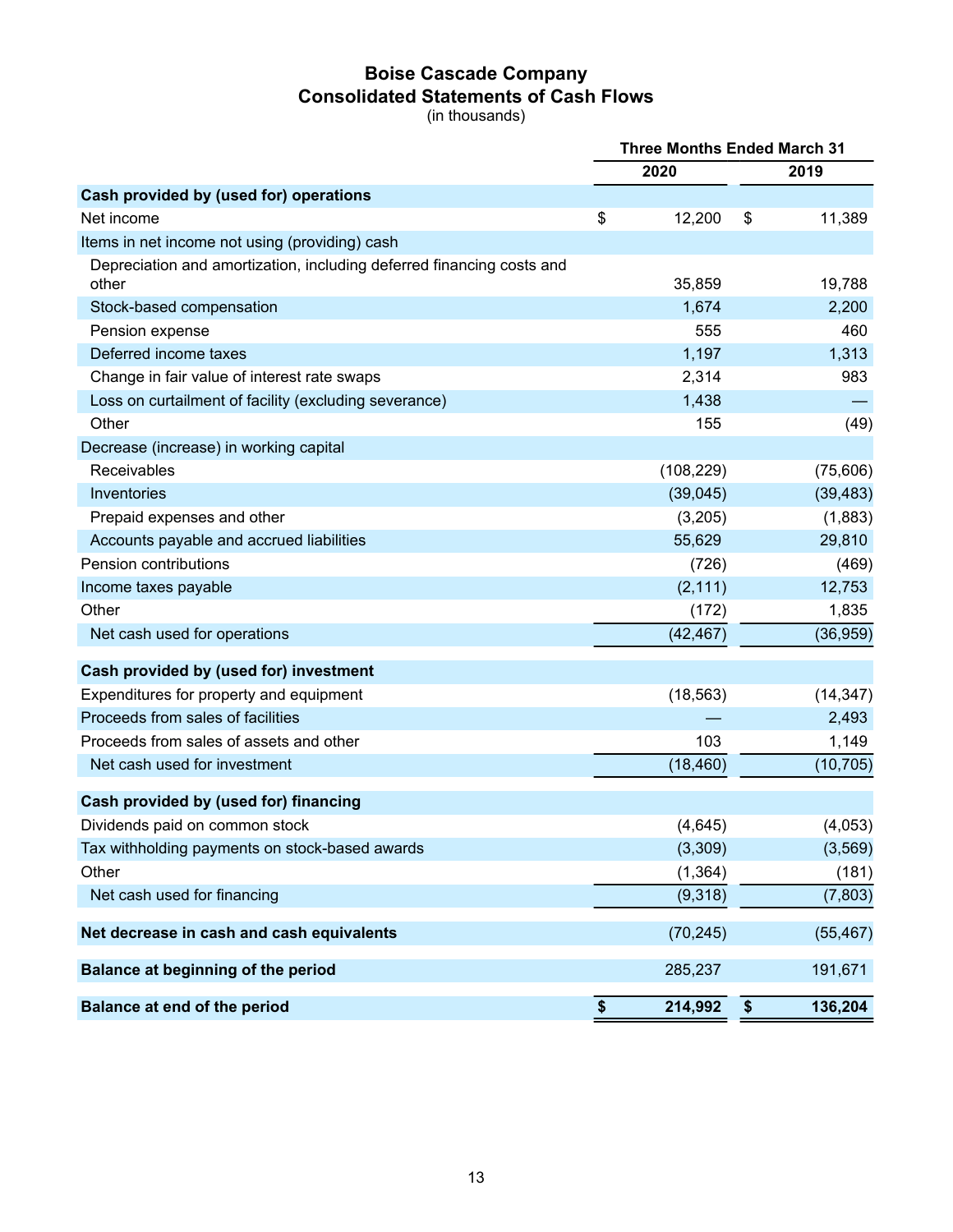### **Summary Notes to Consolidated Financial Statements and Segment Information**

The Consolidated Statements of Operations, Segment Statements of Operations, Consolidated Balance Sheets, Consolidated Statements of Cash Flows, and Segment Information presented herein do not include the notes accompanying the Company's Consolidated Financial Statements and should be read in conjunction with the Company's 2019 Form 10-K and the Company's other filings with the Securities and Exchange Commission. Net income for all periods presented involved estimates and accruals.

(a) EBITDA represents income before interest (interest expense and interest income), income taxes, and depreciation and amortization. Additionally, we disclose Adjusted EBITDA, which further adjusts EBITDA to exclude the change in fair value of interest rate swaps. The following table reconciles net income to EBITDA and Adjusted EBITDA for the three months ended March 31, 2020 and 2019, and December 31, 2019:

|                                             | <b>Three Months Ended</b> |        |      |                |              |         |  |  |  |
|---------------------------------------------|---------------------------|--------|------|----------------|--------------|---------|--|--|--|
|                                             | March 31                  |        |      |                | December 31, |         |  |  |  |
|                                             | 2020                      |        | 2019 |                | 2019         |         |  |  |  |
|                                             |                           |        |      | (in thousands) |              |         |  |  |  |
| Net income                                  | $\frac{2}{3}$             | 12,200 | \$   | 11,389         | - \$         | 14,647  |  |  |  |
| Interest expense                            |                           | 6,421  |      | 6,437          |              | 6,596   |  |  |  |
| Interest income                             |                           | (655)  |      | (492)          |              | (1,066) |  |  |  |
| Income tax provision                        |                           | 4,007  |      | 3.200          |              | 4,705   |  |  |  |
| Depreciation and amortization               |                           | 35,332 |      | 19,217         |              | 20,501  |  |  |  |
| <b>EBITDA</b>                               |                           | 57,305 |      | 39,751         |              | 45,383  |  |  |  |
| Change in fair value of interest rate swaps |                           | 2,314  |      | 983            |              | (140)   |  |  |  |
| <b>Adjusted EBITDA</b>                      | \$                        | 59,619 |      | 40,734         | \$           | 45,243  |  |  |  |